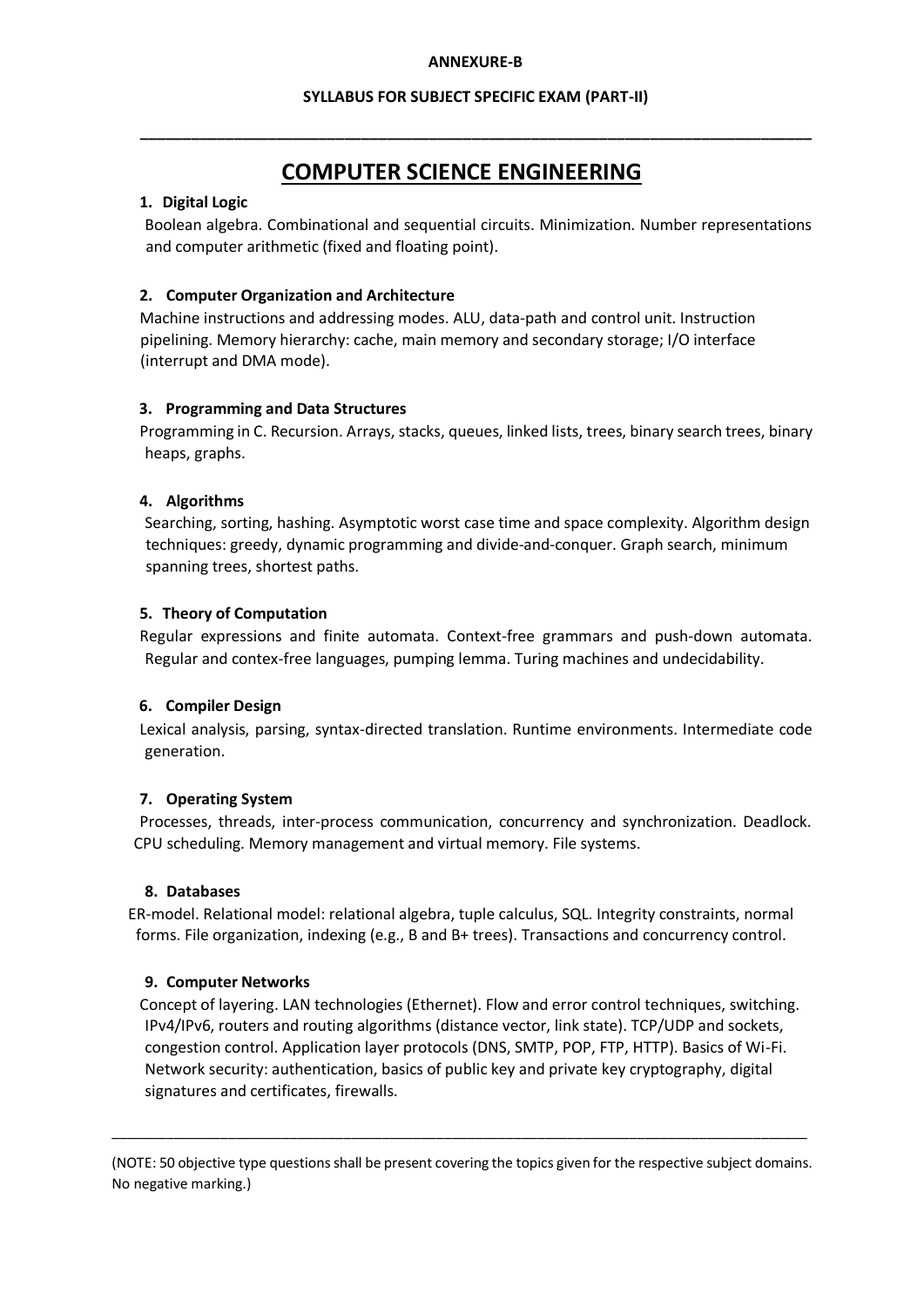## **SYLLABUS FOR SUBJECT SPECIFIC EXAM (PART-II)**

**\_\_\_\_\_\_\_\_\_\_\_\_\_\_\_\_\_\_\_\_\_\_\_\_\_\_\_\_\_\_\_\_\_\_\_\_\_\_\_\_\_\_\_\_\_\_\_\_\_\_\_\_\_\_\_\_\_\_\_\_\_\_\_\_\_\_\_\_\_\_\_\_\_\_\_\_\_\_\_** 

# **ELECTRONICS & COMMUNICATION ENGINEERING**

1. Networks, Signals and Systems

Network solution methods: nodal and mesh analysis; Network theorems: superposition, Thevenin and Norton's, maximum power transfer; Wye‐Delta transformation; Steady state sinusoidal analysis using phasors; Time domain analysis of simple linear circuits; Solution of network equations using Laplace transform; Frequency domain analysis of RLC circuits; Linear 2‐port network parameters: driving point and transfer functions; State equations for networks.

Continuous-time signals: Fourier series and Fourier transform representations, sampling theorem and applications; Discrete-time signals: discrete-time Fourier transform (DTFT), DFT, FFT, Z-ransform, interpolation of discrete-time signals; LTI systems: definition and properties, causality, stability, impulse response, convolution, poles and zeros, parallel and cascade structure, frequency response, group delay, phase delay, digital filter design techniques.

2. Electronic Devices

Energy bands in intrinsic and extrinsic silicon; Carrier transport: diffusion current, drift current, mobility and resistivity; Generation and recombination of carriers; Poisson and continuity equations; P-N junction, Zener diode, BJT, MOS capacitor, MOSFET, LED, photo diode and solar cell; Integrated circuit fabrication process: oxidation, diffusion, ion implantation, photolithography and twin-tub CMOS process.

3. Analog Circuits

Small signal equivalent circuits of diodes, BJTs and MOSFETs; Simple diode circuits: clipping, clamping and rectifiers; Single-stage BJT and MOSFET amplifiers: biasing, bias stability, mid-frequency small signal analysis and frequency response; BJT and MOSFET amplifiers: multi-stage, differential, feedback, power and operational; Simple op-amp circuits; Active filters; Sinusoidal oscillators: criterion for oscillation, single-transistor and op- amp configurations; Function generators, waveshaping circuits and 555 timers; Voltage reference circuits; Power supplies: ripple removal and regulation.

4. Digital Circuits

Number systems; Combinatorial circuits: Boolean algebra, minimization of functions using Boolean identities and Karnaugh map, logic gates and their static CMOS implementations, arithmetic circuits, code converters, multiplexers, decoders and PLAs; Sequential circuits: latches and flip‐flops, counters, shift-registers and finite state machines; Data converters: sample and hold circuits, ADCs and DACs; Semiconductor memories: ROM, SRAM, DRAM; 8-bit microprocessor (8085): architecture, programming, memory and I/O interfacing.

(NOTE: 50 objective type questions shall be present covering the topics given for the respective subject domains. No negative marking.)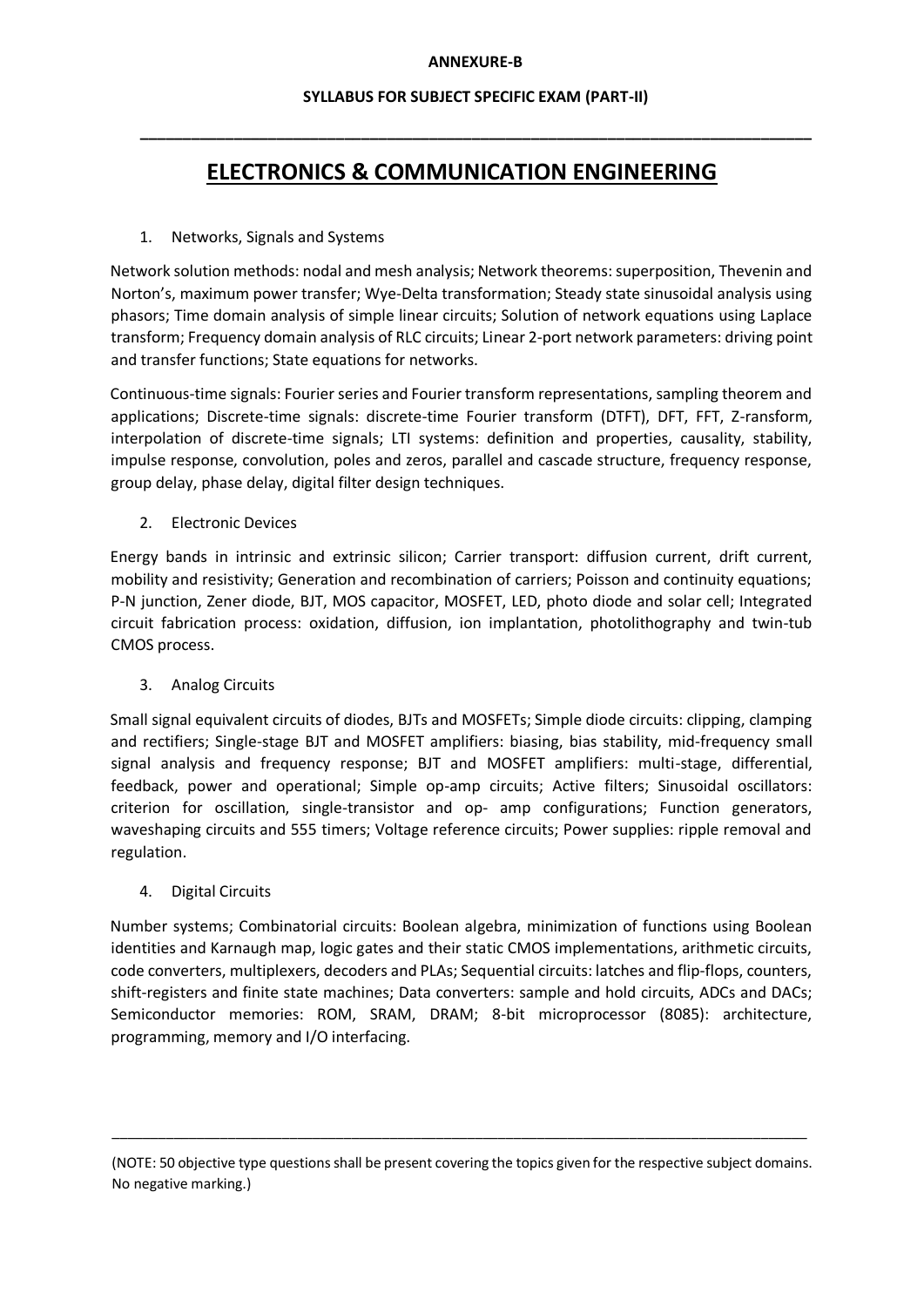#### **SYLLABUS FOR SUBJECT SPECIFIC EXAM (PART-II)**

**\_\_\_\_\_\_\_\_\_\_\_\_\_\_\_\_\_\_\_\_\_\_\_\_\_\_\_\_\_\_\_\_\_\_\_\_\_\_\_\_\_\_\_\_\_\_\_\_\_\_\_\_\_\_\_\_\_\_\_\_\_\_\_\_\_\_\_\_\_\_\_\_\_\_\_\_\_\_\_** 

## 5. Control Systems

Basic control system components; Feedback principle; Transfer function; Block diagram representation; Signal flow graph; Transient and steady-state analysis of LTI systems; Frequency response; RouthHurwitz and Nyquist stability criteria; Bode and root-locus plots; Lag, lead and laglead compensation; State variable model and solution of state equation of LTI systems.

6. Communications

Random processes: autocorrelation and power spectral density, properties of white noise, filtering of random signals through LTI systems; Analog communications: amplitude modulation and demodulation, angle modulation and demodulation, spectra of AM and FM, superheterodyne receivers, circuits for analog communications; Information theory: entropy, mutual information and channel capacity theorem; Digital communications: PCM, DPCM, digital modulation schemes, amplitude, phase and frequency shift keying (ASK, PSK, FSK), QAM, MAP and ML decoding, matched filter receiver, calculation of bandwidth, SNR and BER for digital modulation; Fundamentals of error correction, Hamming codes; Timing and frequency synchronization, inter-symbol interference and its mitigation; Basics of TDMA, FDMA and CDMA.

7. Electromagnetics

Electrostatics; Maxwell's equations: differential and integral forms and their interpretation, boundary conditions, wave equation, Poynting vector; Plane waves and properties: reflection and refraction, polarization, phase and group velocity, propagation through various media, skin depth; Transmission lines: equations, characteristic impedance, impedance matching, impedance transformation, Sparameters, Smith chart; Waveguides: modes, boundary conditions, cut-off frequencies, dispersion relations; Antennas: antenna types, radiation pattern, gain and directivity, return loss, antenna arrays; Basics of radar; Light propagation in optical fibers.

(NOTE: 50 objective type questions shall be present covering the topics given for the respective subject domains. No negative marking.)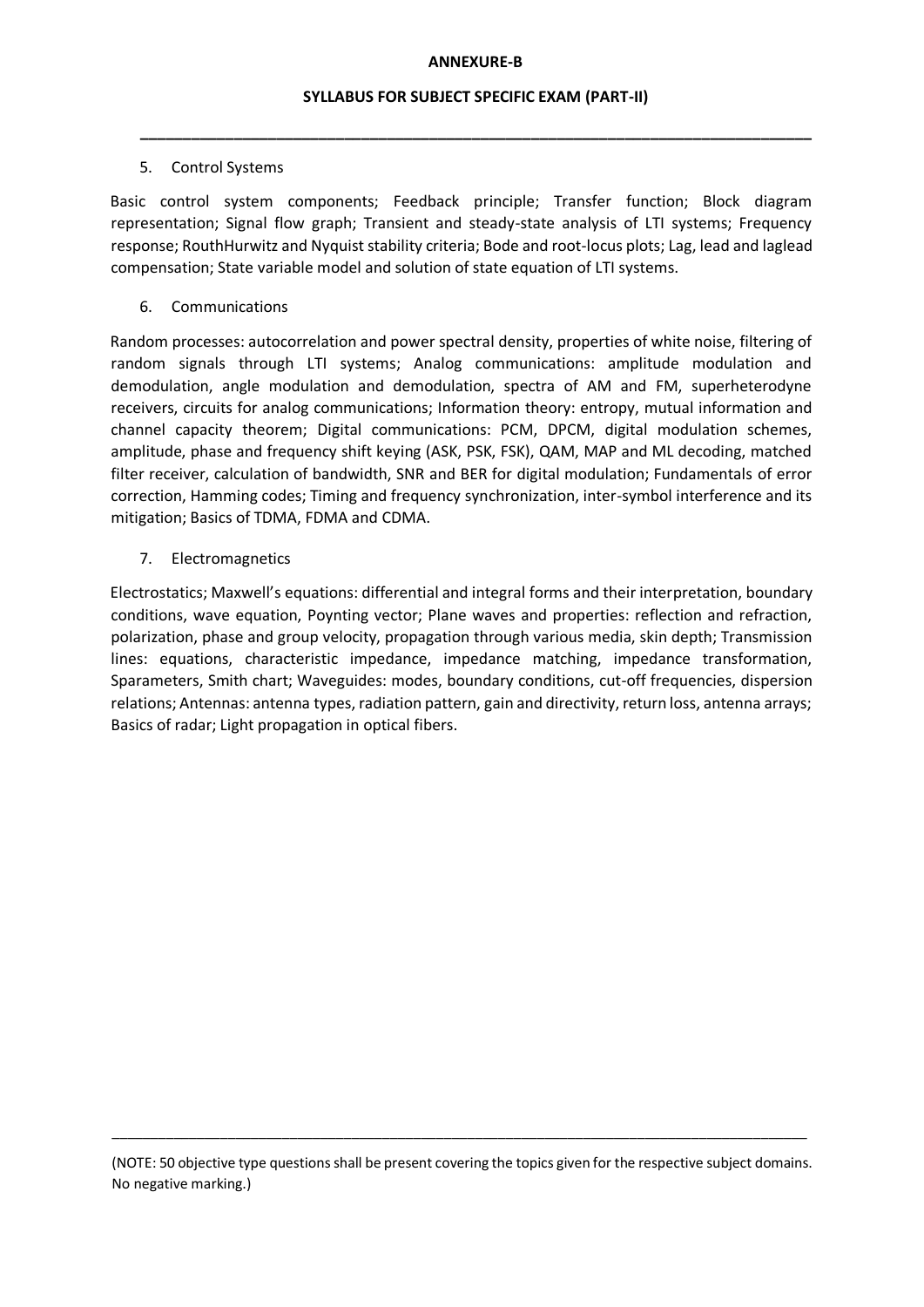#### **SYLLABUS FOR SUBJECT SPECIFIC EXAM (PART-II)**

**\_\_\_\_\_\_\_\_\_\_\_\_\_\_\_\_\_\_\_\_\_\_\_\_\_\_\_\_\_\_\_\_\_\_\_\_\_\_\_\_\_\_\_\_\_\_\_\_\_\_\_\_\_\_\_\_\_\_\_\_\_\_\_\_\_\_\_\_\_\_\_\_\_\_\_\_\_\_\_** 

# **MECHANICAL ENGINEERING**

1. Applied Mechanics and Design

**Engineering Mechanics:** Free-body diagrams and equilibrium; trusses and frames; virtual work; kinematics and dynamics of particles and of rigid bodies in plane motion; impulse and momentum (linear and angular) and energy formulations, collisions.

**Mechanics of Materials:** Stress and strain, elastic constants, Poisson's ratio; Mohr's circle for plane stress and plane strain; thin cylinders; shear force and bending moment diagrams; bending and shear stresses; deflection of beams; torsion of circular shafts; Euler's theory of columns; energy methods; thermal stresses; strain gauges and rosettes; testing of materials with universal testing machine; testing of hardness and impact strength.

**Theory of Machines:** Displacement, velocity and acceleration analysis of plane mechanisms; dynamic

analysis of linkages; cams; gears and gear trains; flywheels and governors; balancing of reciprocating and rotating masses; gyroscope.

**Vibrations**: Free and forced vibration of single degree of freedom systems, effect of damping; vibration isolation; resonance; critical speeds of shafts.

**Machine Design:** Design for static and dynamic loading; failure theories; fatigue strength and the S-N diagram; principles of the design of machine elements such as bolted, riveted and welded joints; shafts, gears, rolling and sliding contact bearings, brakes and clutches, springs.

## 2. Fluid Mechanics and Thermal Sciences

**Fluid Mechanics:** Fluid properties; fluid statics, manometry, buoyancy, forces on submerged bodies, stability of floating bodies; control-volume analysis of mass, momentum and energy; fluid acceleration; differential equations of continuity and momentum; Bernoulli's equation; dimensional analysis; viscous flow of incompressible fluids, boundary layer, elementary turbulent flow, flow through pipes, head losses in pipes, bends and fittings.

Heat-Transfer: Modes of heat transfer; one dimensional heat conduction, resistance concept and electrical analogy, heat transfer through fins; unsteady heat conduction, lumped parameter system, Heisler's charts; thermal boundary layer, dimensionless parameters in free and forced convective heat transfer, heat transfer correlations for flow over flat plates and through pipes, effect of turbulence; heat exchanger performance, LMTD and NTU methods; radiative heat transfer, Stefan-Boltzmann law, Wien's displacement law, black and grey surfaces, view factors, radiation network analysis.

Thermodynamics: Thermodynamic systems and processes; properties of pure substances, behavior of ideal and real gases; zeroth and first laws of thermodynamics, calculation of work and heat in various processes; second law of thermodynamics; thermodynamic property charts and tables,

(NOTE: 50 objective type questions shall be present covering the topics given for the respective subject domains. No negative marking.)